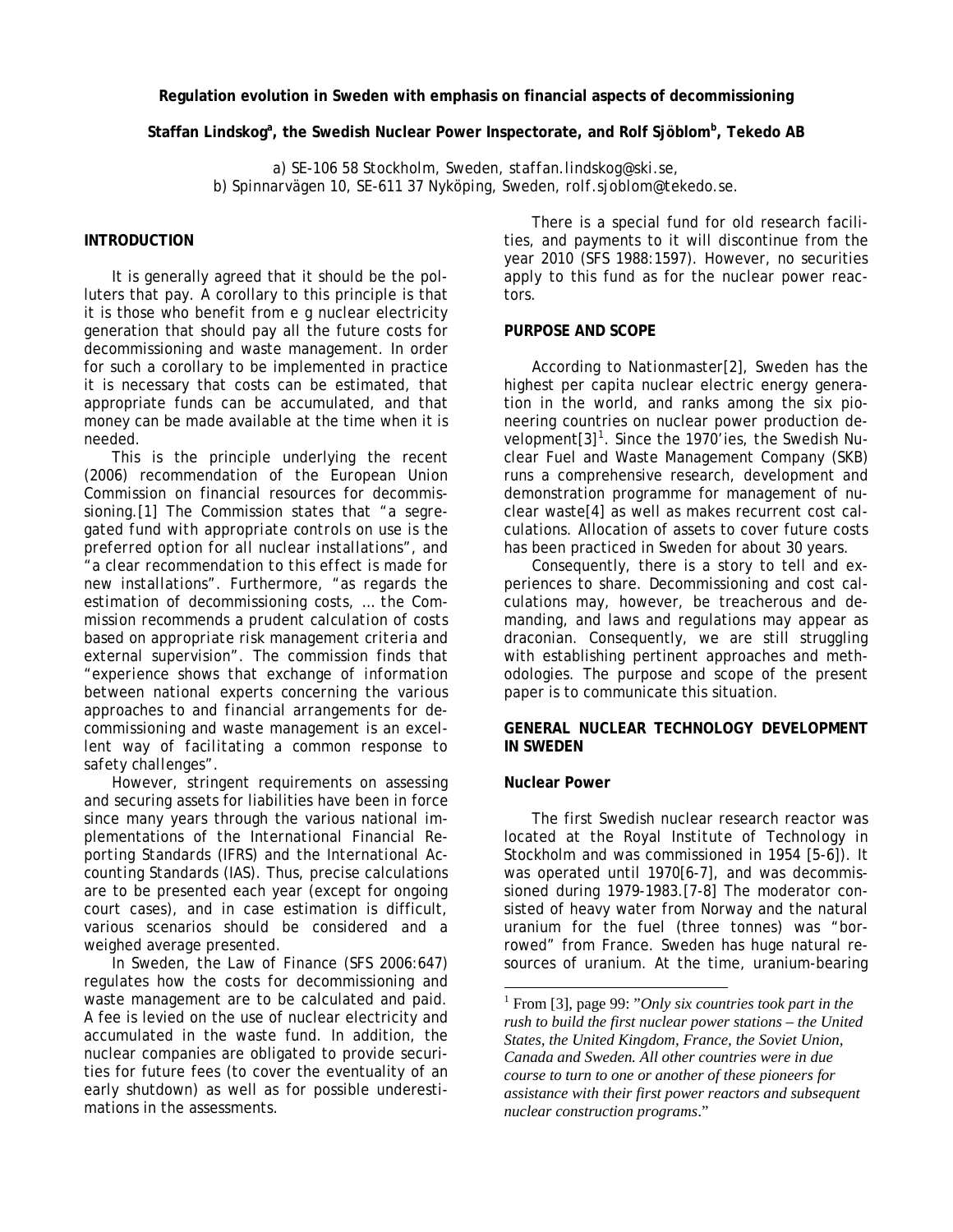shale was mined for oil production. An auxiliary mineral in this shale is "*kolm*" the ash of which contains percentage quantities of uranium. Such uranium was beneficiated from 1953 at a capacity of five tonnes per year.

Subsequently[7,9], "*the Swedish strategy*" ("*den svenska linjen*")[10] was established and applied. It consisted of use of heavy water as a moderator and natural uranium, mined and processed domestically. Most of the development work was carried out by *AB Atomenergi* (AE) at their site at *Studsvik* 80 kilometers south of Stockholm. Since the late 1970'ies the successors of AE have changed names several times and today most of the facilities belong to and are operated by subsidiaries in the *Studsvik AB* group.

The strategy included reprocessing, and comprehensive research and development work in this area was carried out in collaboration at *the Institute for Atomic Energy* (IFA) in Norway. The pilot plant for reprocessing ("*Uranrensanlegget*") at IFA was commissioned 1962 and taken out of operation in 1968. (In 1980 the IFA changed its name to *Institute for Energy Technology*, IFE.)

*The Active Central Laboratory* (ACL) was used during 1963 to 1998 to 2006 for laboratory scale reprocessing and preparation of mixed oxide fuel, as well as many other purposes. It had a large main hall intended for a mixed oxide fuel pilot plant, but no such plant was ever built.

The *R2* (50 MW) *light water research reactor* was commissioned in 1961 and shut down in 2005. It was used mainly for materials and fuel testing in conjunction with *the Hot Cell Laboratory* (HCL) which was commissioned in 1960 and is still in operation.

The first reactor for energy generation was *the Ågesta heavy water reactor* (65 MW, 10 MW for electricity generation and 55 MW for district heating) in the southern part of Stockholm. It was commissioned in 1963 and taken out of operation in 1973.

Twelve modern light water reactors for electricity generation were commissioned during 1972 – 1985. Nine of these are boiling water reactors (BWR:s) and three are pressurized water reactors (PWR:s). Two of the (BWR:s) have been shut down for political reasons.

## **Waste Management**

Little has been found in the early Swedish nuclear literature on waste management.

Reference [11] mentions that "*the radioactive waste from the reactors constitutes a serious problem in the long term*".

During the period 1956 to 1977, AE published 517 reports in their open report series, two of which deal with radioactive waste[12-13]. In addition, waste management at the Ågesta nuclear power plant is described in references [14-15] from 1963-1964. The low- and intermediate level waste generated before the year 1969 was dumped in the Atlantic Ocean as a part of an *OECD/NEA* co-operation.[16-17]

In 1972, the Government appointed "*the Delegation for research on nuclear power safety and environment issues*" (*Kärnsäkforsk*) financed jointly by the nuclear utilities.[16-17] The budget for the two years 1973-1975 was M€ 13 at the price level of today.

As a part of the planning process for the modern light water nuclear power programme, a socalled *public investigation* was carried out during 1973-1976.[16-18] It compiled state of the art on nuclear waste, analyzed the needs and proposed to the Government that a programme be inaugurated for management of all residues from nuclear activities. The programme comprised, research and development, building and operation of facilities, and financing.

On proposal by *the AKA investigation*[16-17], the Government appointed a "*Program Council For Radioactive Waste*" (PRAV) in 1975. It financed nuclear waste research and took over the duties from Kärnsäkforsk.

In 1981, the main responsibility for nuclear waste research was taken over by what is now called *the Swedish Nuclear Fuel and Waste Management Company* (SKB) who hold it still today.[4] The responsibilities of SKB also include the building and operation of facilities for waste management and final disposal. Thus, *the Interim storage facility for spent nuclear fuel* (CLAB) was commissioned in 1985, and *the Final repository for radioactive operational waste* (SFR) was commissioned in 1988. One prerequisite for the consent to operate SFR was that the properties of the waste could be properly assessed.[19] Planning for decommissioning of the nuclear power reactors is carried out jointly by SKB and the respective utilities.

The responsibilities for the decommissioning and associated waste management for the older facilities rest with the various respective owners. They are all subsidiaries in the Studsvik Group except for the Ågesta nuclear power reactor which is owned jointly by Studsvik and *Vattenfall*.

In the 1980'ies, while Studsvik was still owned 100 % by the Government, new facilities were erected for treatment, repackaging and interim storage of long lived waste (that had not been subjected to seadumping, cf above).[19-20]

There exists no document for the Studsvik – Vattenfall owned facilities similar to the SKB RD&D Programme[4]. However, there are agreements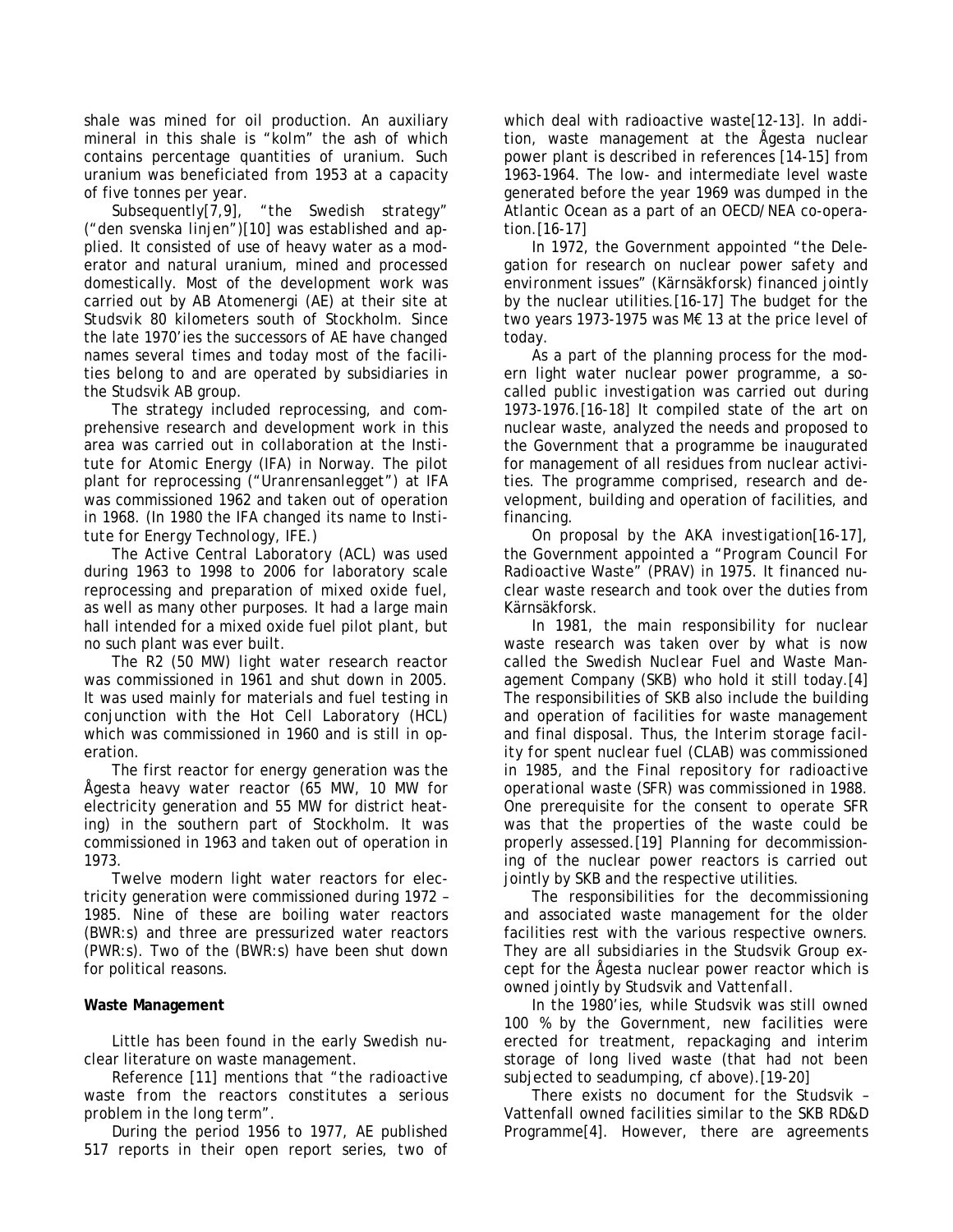with SKB that provide for final disposal of the waste in the SKB facilities.

## **Decommissioning**

We have found no report among the 517 published by AE during 1956 – 1977 that deals with decommissioning. Neither have we found any mentioning of it in various domestic literature from before 1975 (this includes references [5,14]). We have found a textbook from 1964 on design of nuclear facilities[21] but no mentioning in it on preparing for decommissioning.

The AKA investigation[16-17], however, has a separate section (4.2.3) on decommissioning. The Ågesta nuclear power reactor had been taken out of operation two years before the first AKA report[16-17] was published in 1975. It says that *"In conjunction with the secession of the operation, there was a possibility to make radiological and other surveys with the purpose to gain experience for decommissioning of nuclear power plants. It was assessed, however, that the costs involved would not be justified in relation to the expected value of the results."*

A number of practical actions were taken, however, in order to turn the reactor into a suitable state for maintenance at a low level for possibly many years before final decommissioning. The actions included removal of all the fuel, the heavy water and any readily removable radioactive items. This first stage of decommissioning required 30 man-years at a total cost of M€ 2,2 at the cost level of today.

Two decommissioning projects of appreciable size have subsequently been carried out in Sweden: the R1 reactor in Stockholm and the Active Central Laboratory (ACL) at Studsvik.

The first Swedish nuclear reactor, R1, was located in rock under the Royal Institute of Technology in Stockholm. [5-6] It was fuelled with metallic natural uranium and had heavy water together with a graphite reflector as moderators. It had a maximum thermal power of 1 000 kW. The reactor was commissioned in 1954 and shut down in 1970 after having been used for 65000 hours for various research purposes.

A radiological survey for decommissioning was started in 1979. Work began on site in 1981 and went on during until 1983 when green field conditions had been attained.

The facility had very little conventional equipment and structures and therefore the decommissioning work had to be planned and executed using specially designed tools and other equipment as well as protective shields.

The sampling of the graphite reflector was limited at the planning and cost estimating stage since it gave rise to dose to personnel. It turned out once the reactor tank had been lifted that the dose rate was considerably higher than assessed. This meant a cost increase for this part of the project.

A timber handling machine was modified with a pneumatic hammer and remote controls. This made the work much more efficient and saved dose, and helped in reaching all the targets for the project.

The time schedule was followed and the radiological doses to the staff were under control and kept low. Studsvik was granted a total of MSEK 25 for the demolition of R1, but the outcome was only MSEK 21,7. This corresponds to M€ 9,6 and 8,4, respectively at the price level today. A general description of the decommissioning project can be found in references [7-8]

The Central Active Laboratory (ACL) at Studsvik was part of the early Swedish domestic concept with natural uranium fuel, heavy water moderation, reprocessing and mixed oxide fuel. It was used for laboratory scale reprocessing and preparation of mixed oxide fuel. The main hall was intended for a mixed oxide fuel pilot plant but no such plant was ever built. The facility had had a very varied use, much of which with high alpha to gamma ratios.

The laboratory was built during 1959 to 1963 and was decommissioned during 1998 to 2006. It had a total floor area of 14 200 square meters.

Progress reports and experiences from the decommissioning have been presented in references [22-24]. There are substantial differences between the cost calculations at the different stages, and most of them also deviate considerably from the final outcome. The reasons for this include the high alpha to gamma ratios and the varied use implying that the level of contamination varied substantially between different rooms. We are not aware of any final official figures and reporting.

## **PERSPECTIVE ON THE EVOLUTION**

It is sometimes warranted to deal with the past in order better to shape the future. This is especially pertinent in nuclear technology where long term perspectives apply not only to final storage of waste but also to use of facilities e t c.

Hearsay might be valuable in this respect but caution is warranted since historians recurrently warn against the fallibility of human memory and notoriously look for written sources. This has been the approach also in the present work and the rationale for the abundant old references and citations.

It should also be recognized that all stakeholders – enlightened professionals as well as initiated non-professionals – may be susceptible to trends and emotionally influenced views. There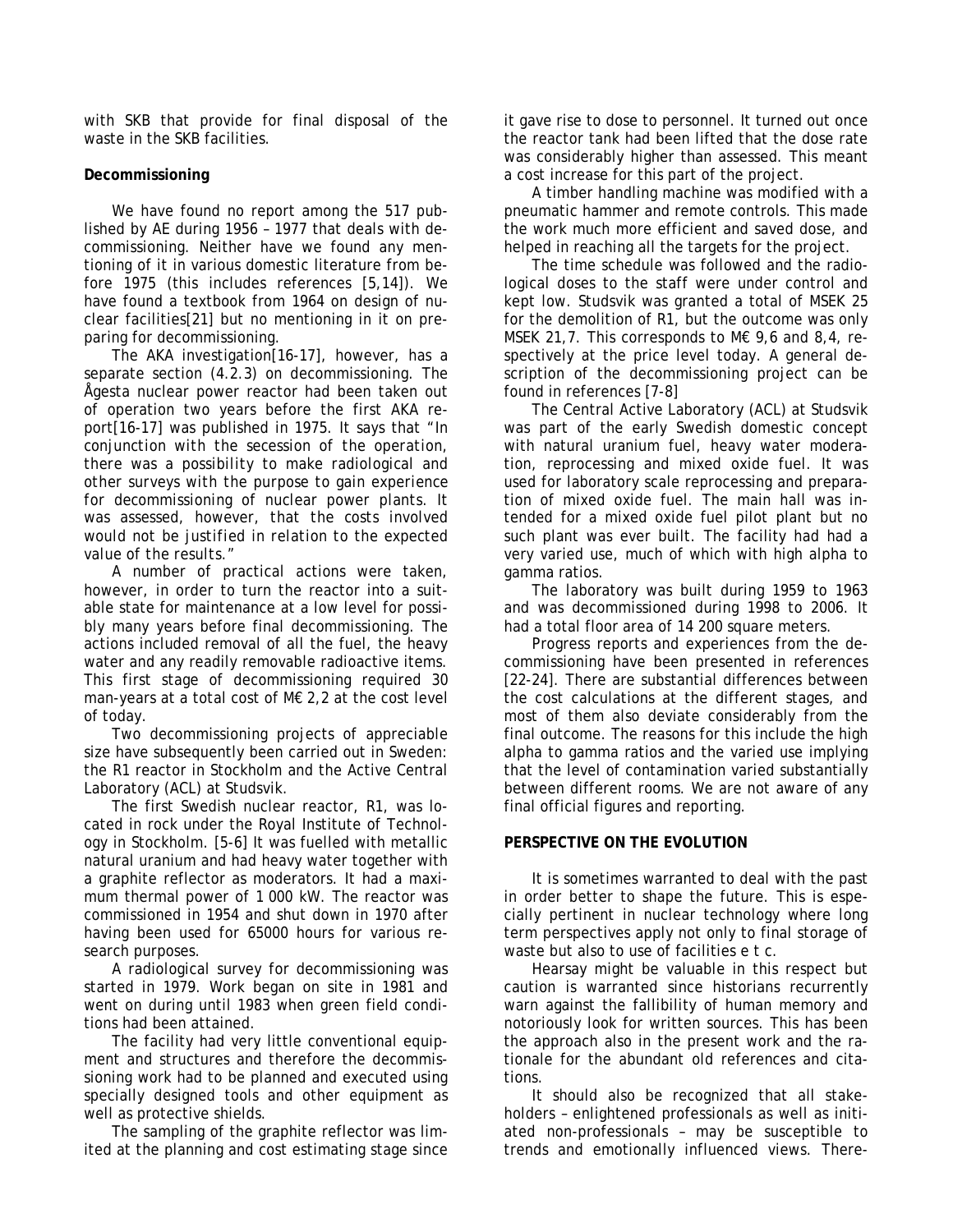fore, analyses of events and trends from the perspectives of those who were in them might help us today to prepare ourselves in our work for the future.

An early source from 1950[25] states the following: "*The control of radioactive effluents from nuclear reactors and separation plants, and the disposal of waste material from biological and chemical laboratories are important aspects of radiation protection. … At the present time the quantity of waste is not large, but if, as is anticipated, there is an increased utilization of nuclear fission energy, the amount of effluent to be treated will increase accordingly. Fortunately, research on the development of atomic energy and on the disposal of waste is being carried out simultaneously, so that progress in the latter will undoubtedly keep pace with the former.*"

According to SKB[26], the history of nuclear power in Sweden can be divided into the following three phases:

| 1945-1972    | waste is no real problem        |
|--------------|---------------------------------|
| 1972-1984    | waste is a big political issue; |
|              | basic model developed           |
| 1984-present | development of basic model for  |
|              | waste management                |

According to [27], the Government spending for development of the Swedish nuclear programme during the years 1955-1975 was G€ 1,55 at the price level of today. As illustrated above, only a small fraction of this was spent on waste management and decommissioning.

According to SKB (see www.skb.se), "research and administration" of the Swedish nuclear waste programme will amount to a total of G€ 1,90 at the price level of today. One of the underlying assumptions is that the ten reactors in operation today will remain so for a total of 50 to 60 years. The SKB research is financed through our Government controlled fund system. The amount of publicly financed nuclear research outside the areas of safety, waste management and decommissioning has been small, in comparison, for many years.

Obviously, the prediction from 1950 above on a coherent progress in nuclear technology did not materialize at all in the case of Sweden.

What is then the rationale for the difference? Did people not understand the waste problem before 1972? If they understood the problem, why did they not attend to it?

In 1956, Rolf Sievert (who gave name to the radiological unit) wrote: "*Today, we see the waste issue (disregarding radioactive warfare) as the most serious of the radiation protection questions …* ".[28] The year after, he sent his employee, Bo Lindell, to the United States and Canada to learn about nuclear waste management, and the records from this tour[29-30] are the best source we have

found with contemporary insight on this matter. (Bo Lindell later became amongst other things Professor and Director General for *the Swedish Radiation Protection Authority*).

The study tour was arranged under the auspices of *the United Nations World Health Organization*  (WHO), who afterwards received an 80 pages long comprehensive trip report.

Bo Lindell conclusions were as follows[29]: "*By now I have heard all kinds of views on the hazard of atoms. Of course waste should be sunk into the sea. It is infantile even to consider releasing waste into the sea. The waste problem will have a decisive impact on the profitability of nuclear energy. There is no problem with the waste. We can inflict damages for generations to come. Our present practice is fully adequate. E t c … When I now {i e in 2003} look through my report {i e [30]} again I am surprised by how much was actually known about the waste problems almost 50 years ago.*"

Actually, much of the research in the United States at the time was focussed on attempting to use the waste (mainly high level waste from reprocessing) as radiation sources although simple considerations would have unveiled the lack of realism of this approach.[29]

Further illumination of the issue of awareness might be obtained from the fifth semiannual report[31] of *the US Atomic Energy Commission* (USAEC) as quoted by Hines[32]:

"*Over the many decades during which physicians have used X-rays and radium for the treatment of disease, they have become familiar with the harmful effects of overdoses of radiation. Biologists have assisted by studying how radiation affects plants and animals. ... By the time that atomic energy was developed, therefore, science was already familiar with the biological effects of most types of radiations.* 

*What was new to the biologist and the physician in the development of atomic energy was the massive quantity of radioactive materials created and the greater potentialities of these materials for both good and ill. The Atomic Energy Commission has the obligation to investigate these potentialities and to encourage and assist others to do so. It must explore the many benefits in prospect ... and it must learn how to forestall the dangers to human, plant, and animal life."* 

Obviously, the USAEC as well as Hines were well aware of the problem. Hines studied the radiological effects of nuclear bomb tests in the Pacific[32] and also generated one of the first comprehensive risk assessment for a major nuclear power reactor accident.

Perhaps it is easier to fully respond to issues that are close in time and space. Waste research caught on speed after the experiences had been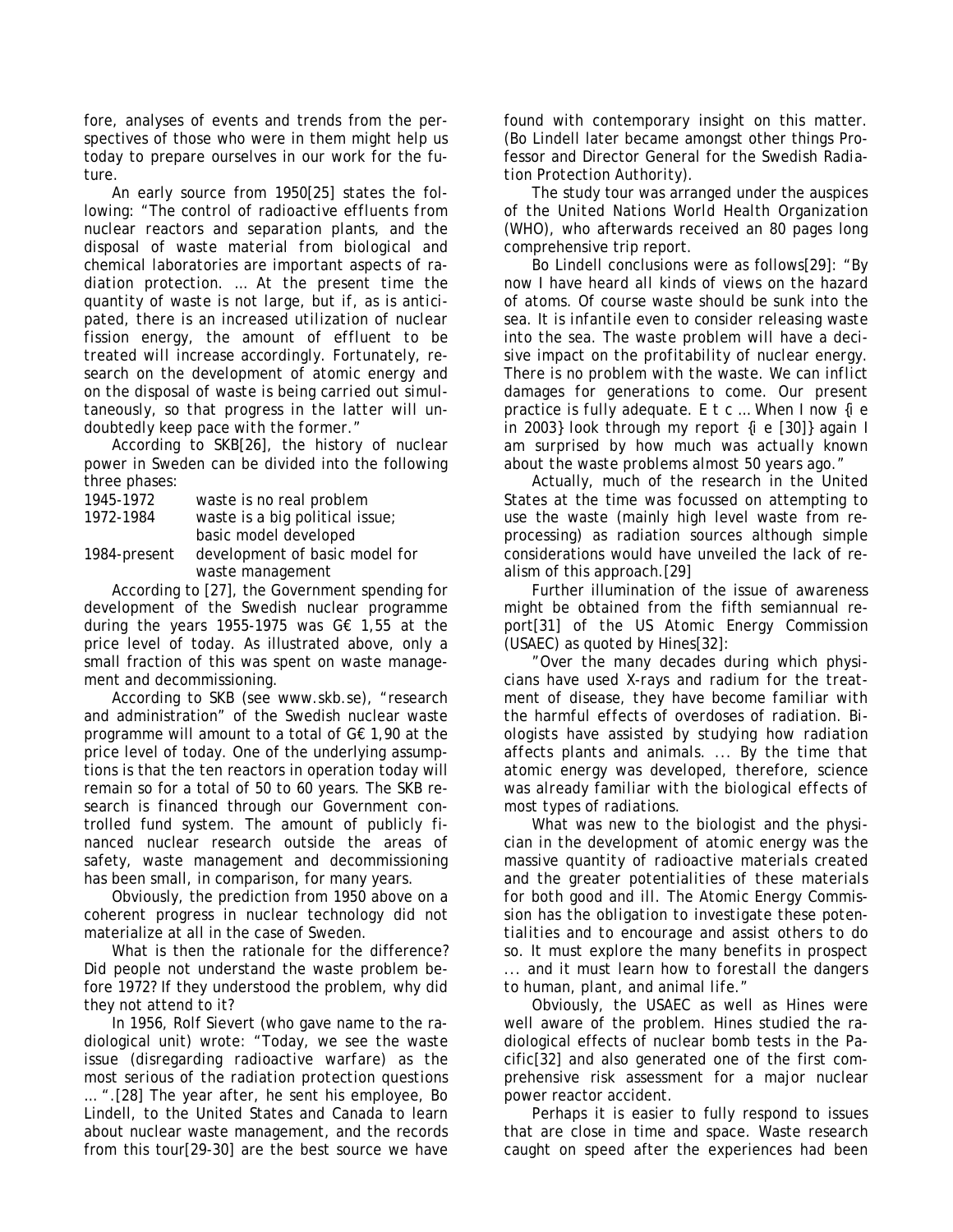made with the design, construction and operation of the Ågesta reactor, and when the reactors of the modern generation were being built and the associated waste was soon to be generated.

No such strong connection exists for decommissioning and it can therefore be expected that the topic will receive sub-optimally low attention unless compensation is made by sufficient application of scientifically and technically sound imagination. Lack of such a balanced perspective will result in a misleading basis for decisions, discrepancy between forecasts and outcome and associated loss of trust, as well as collection of insufficient financial resources in the monetary funds.

The topic of decommissioning has received a very substantially increased attention internationally during the past 10-15 years. A significant part of this development is the issuing of various recommendations and other reports by IAEA and OECD/NEA. Recently, as mentioned above, the EU has issued its recommendation "*on the management of financial resources for the decommissioning of nuclear installations , spent fuel and radioactive waste*".[1]

Furthermore, conversations at international meetings reveal that deviations between projected and incurred costs are frequent as are disagreements between different independent estimates for the same facility.

Actually, there are two sides of this coin. One is the expectations and requirements from the financing side, and the other is what is reasonably achievable in terms of precision considering the state of technology and cost estimation methodology.

Accordingly, the subsequent sections will deal with development of the Swedish system of finance, and with the prerequisites for accurate and reliable cost calculations. Finally, examples will be given on practical approaches.

### **DEVELOPMENT OF THE SYSTEM OF FINANCE TO-GETHER WITH ASSOCIATED REGULATIONS**

An overview of the development of the Swedish system of finance was presented by Olof Söderberg (then chairman of the Swedish nuclear waste fund) at a meeting of what is now called *the Swedish National Council for Nuclear Waste* (formerly KASAM).[33] Some highlights from this article are given in the following.

It was presupposed in the AKA public investigation[17-18] in 1976 that all costs for waste management and decommissioning, including research, should be carried by the nuclear power utilities. It was proposed that funds should either be set aside in the accounts of the companies, or accumulated by the Government. Based on preliminary considerations, AKA proposed, that the fee should be  $\epsilon$ 0,24 per kWh at the price level of today (at present the fee is  $\epsilon$  0.10 - 0.16 per kWh).

In 1977, the Government concluded that generally accepted auditing standards in Sweden imply that decommissioning of nuclear power plants as well as future costs for waste management should be recognized as liabilities in the financial statements (annual reports) of the companies and that corresponding financial assets should be accumulated. This Government also found it reasonable that such allocations of assets should not generate taxation. The Government proposition became law in 1978, and as a result, a total of M€ 651 were accumulated during 1978-81.

In 1978, the Government commissioned a public investigation on a system of finance, and this eventually led to a law (1981:669) in 1981.

The basic principles of this law are as follows:

- The costs for the management of the spent nuclear fuel and for decommissioning e t c is to be covered by fees on the production from the nuclear power plants.
- Fees are to be paid and low risk assets are to be accumulated in Government controlled external funds.
- The owners of the facilities in question are responsible for actually carrying out the various tasks and actions needed.
- The Government has the long term responsibility for the waste (presumably after closure of the disposal facilities).

In 1981, the Government also instituted a new agency, *the Committee For Spent Nuclear Fuel* (NAK) with the objective to manage the system of finance. A couple of years later, NAK was reorganized and changed names to *the National Board for Spent Nuclear Fuel* (SKN). In 1992, the tasks of SKN were taken over by *the Swedish Nuclear Power Inspectorate* (SKI) which in turn will merge with *the Swedish Radiation Protection Authority* (SSI) on July 1st this year (2008).

Today, it is the duty of SKI to review cost calculations submitted by the nuclear utilities and their jointly owned daughter company *the Swedish Nuclear Fuel and Waste Management Company*  (SKB) as well as Studsvik, and to propose the level of the fee to the Government. SKI also oversees the disbursements from the funds when they are used for the intended purposes.

The administration of the financial assets has been carried out separately, and presently this is the duty of *the Swedish Nuclear Waste Fund*.

The financing of the management of the waste and decommissioning of the facilities for the Swedish nuclear technology development programme was not included in the initial law of finance (1981:669). Instead, this was covered in a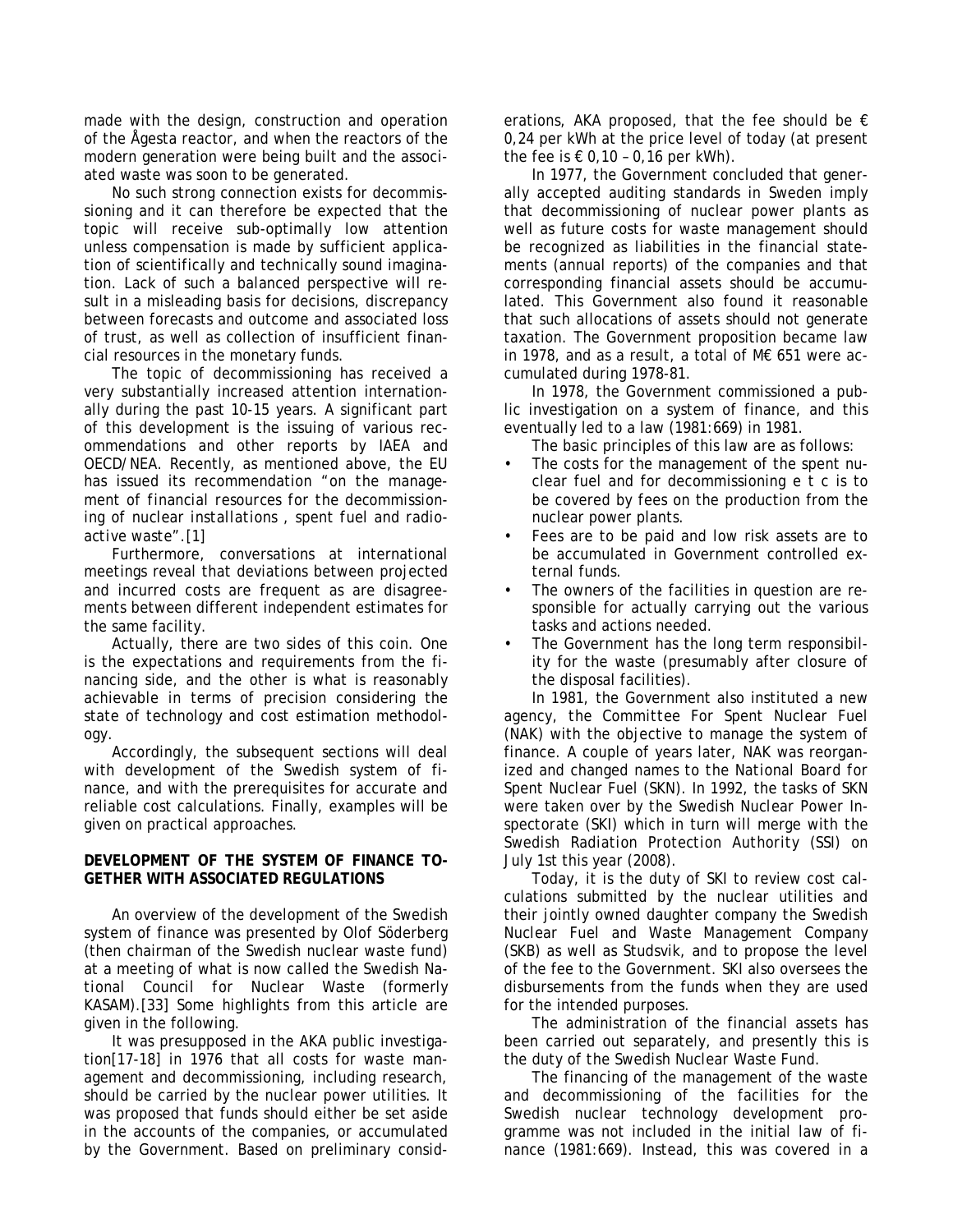law in 1988 (1988:1597) on financing of certain radioactive waste e t c (the so-called *Studsvik law*). It was reasoned, that the research carried out in these facilities was a prerequisite for the design and construction of the modern nuclear power plants. The costs for waste management and decommissioning should therefore also be carried by the users of electricity from the nuclear power plants.

The Studsvik law was passed while Studsvik AB was still owned to 100 % by the Government. In the early 1980'ies, Studsvik was transferred into a publicly trades stock company, and this is the situation still today.

The Studsvik law (1988:1597) will be revoked by the end of the year 2009. The new law on finance (2006:647) states that the funds accumulated to cover environmental liabilities for old nuclear research facilities can only be used for what is intended in the Studsvik law (1988:1597) and that any superfluous assets will be assumed by the Government. Furthermore, since no fees will enter this fund after the year 2009, it can be concluded that any insufficiencies will have to be covered by the owners of the old research facilities.

This arrangement presupposes that the associated cost calculations can be carried out with a high precision even at early stages since otherwise either unintended taxation will occur, or the financial burden on the present owner might become unreasonable or even unbearable. The prerequisites for such calculations are therefore described and analysed in the subsequent section.

#### **ANALYSIS OF COST ESTIMATION PREREQUISITES**

### **Cost calculation methodology for chemical plants and similar**

According to standard textbooks e g [34], several stages can be identified in the successive cost calculations typically made for a large chemical plant or similar. The first stage is an order of magnitude (ratio estimate) based on similar previous cost data, and it provides probable accuracy of estimate of not less than  $\pm$  30 percent. The last stage is a detailed estimate (contractor's estimate) based on complete engineering drawings, specifications, and site surveys, and the probable accuracy is within  $\pm$  5 percent.

#### **Cost calculations for special cases**

Larger errors can be expected in a number of cases, however. This has been analysed for nonnuclear facilities by Esbjörn Segelod who also gave a presentation[35] at a seminar held by the Swedish National Council for Nuclear Waste (formerly KASAM), and his conclusions were as follows:

- 1 Cost overruns are more common than the opposite.
- 2 Cost overruns are higher for odd and unusual projects.
- 3 Cost overruns are higher in percent for small projects.
- 4 Cost overruns are higher for longer times between decision on budget and incurred cost.
- 5 There is a positive correlation between cost overruns and other types of deviations from plans (e g delays).
- 6 Cost overruns are higher for new and advanced technology.
- 7 Estimators, and especially entrepreneurs, tend to underestimate costs and schedules.
- 8 Projects for which the costs are underestimated have a higher probability of being conducted than those for which the costs are not underestimated.
- 9 Cost overruns are more common in certain organizations than others.
- 10 Cost overruns are not always smaller today than 50 – 100 years ago.

### **Cost calculations for decommissioning of nuclear research facilities**

Several of the above ten points apply to nuclear research facilities, and thus higher uncertainties and systematic underestimations can be expected in comparison to an "ordinary" chemical plant.

Moreover, most of the overruns in decommissioning are related to the fact that facilities are nuclear in character. Consequently, the Swedish Nuclear Power Inspectorate, partly in co-operation with other organizations in the Nordic countries, has conducted various information search and research activities to find the most important reasons for this together with their remedies.[7-8,36-43] The following factors have been found to be among the most important ones for a successful planning and reliable cost estimates:

- Follow IAEA and OECD/NEA recommendations and similar
- Find information from other similar facilities
- Carry out radiological characterization for the purpose of decommissioning (usually substantially more extensive than that which is required for operation)
- Carry out an appropriate technology selection with preparedness and flexibility to change methods when warranted
- Carry out a risk identification / risk assessment type of analysis to find and evaluate "cost raisers"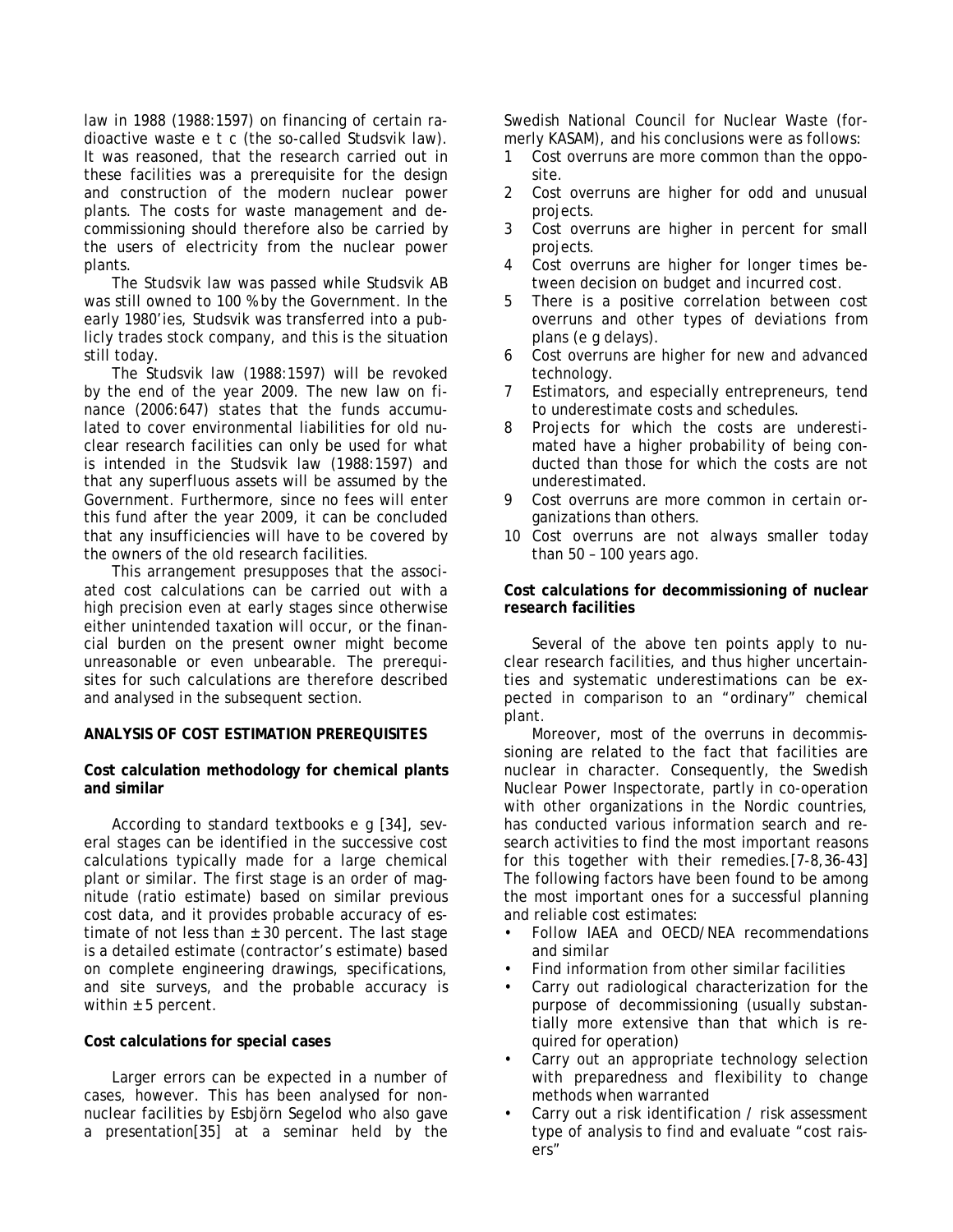Guidance for the latter can be found in an ASTM standard for estimation of environmental liabilities in general.[44]

The conclusions of the work carried out[7-8,36- 43] include the following:

- Nuclear research facilities are very different from nuclear power plants and cannot be dealt with in the same manner.
- Costs for decommissioning of nuclear research facilities are among the most difficult ones to estimate
- If great care is taken (cf above), a precision of ± 15 percent might, nonetheless, be attainable in many cases even at early stages.
- More or less concealed circumstances may easily increase this uncertainty a few or even several times.
- Comparison with incurred costs for similar facilities is essential.
- The characterization (radiological and otherwise) must be carried out in sufficient detail in order for data on incurred costs for similar facilities to be fully utilized.

## **EXAMPLES OF RECENT AND ONGOING ACTIVITIES**

*The Swedish Nuclear Power Inspectorate* (SKI) carries out various research activities in support of its task to oversee the system of finance. For many years, this has comprised work financed solely by SKI. It was realized in the course of this work that also three of the other Nordic countries (Denmark, Norway and Finland) had had ambitious nuclear technology development programs and therefore also have the associated need for planning for decommissioning, including financial planning. Moreover, since these Nordic countries have a substantial number of old facilities among us – at various stages of decommissioning – the basis for comparison would be much greater in a collaboration.

SKI thus took initiative to a co-operative project and this work has been in progress for more than three years. The results of the work have recently been presented internationally[7] and are briefly as follows:

- A compilation of best practice with emphasis on radiological characterization, method selection, financial risk analysis and calculation methodology.
- A compilation of examples of decommissioning projects, one from each of the participating countries.
- A compilation of a knowledge base from the various pieces of information that have been submitted for sharing.
- Plant visits.
- Networking to facilitate informal contacts.

The work for the next few years includes comparisons with plants of similar types outside the Nordic countries.

SKI is also compiling old written material that illuminates how the various nuclear research facilities were used. It is expected that such knowledge will be helpful when the various facilities are to become decommissioned. Unfortunately, Sweden does not have comprehensive compilations of the history of the research activities and facilities the excellent way that Norway[45] and Denmark[46] do.

### **DISCUSSION AND CONCLUSIONS**

#### **General decelopment**

In the international literature, the Swedish system of finance is frequently put forward as a good example of how the polluter pays principle can be robustly implemented in practice.[47-48]

Indeed, there appears to be a general consensus around the system of finance and also a satisfaction with the way in which it has functioned so far, especially in conjunction with the financing of new facilities.

Actually, since Sweden was very early internationally to implement segregated fund systems, it might reasonably be expected that there would be a number of lessons learned to share. In a general perspective, the experience is very positive, however.

Nonetheless, we do see challenges for the future, for different reasons, some of which relate to experiences made.

The merger between SKI and SSI implies that the way in which the various tasks of oversight are carried out is being reviewed, and thus any such challenges are being included in that process.

New requirements as well as improved and stricter enforcements of existing ones are materializing as a result of the ongoing rapid international development (cf above).

Data on incurred costs for decommissioning of nuclear facilities are being accumulated in continuously improved forms for comparison. Methodologies for calculation and comparison are being extended from large modern facilities to small odd old research facilities, and this can be expected to lead to sharply improved methodologies for such types.

The general development in the area of environmental liabilities, including implementation of rules and standards for accounting, can also be expected to give rise to improved methodologies together with sharpened requirements.

The research carried out and financed by SKI clearly indicates that efficient means to meet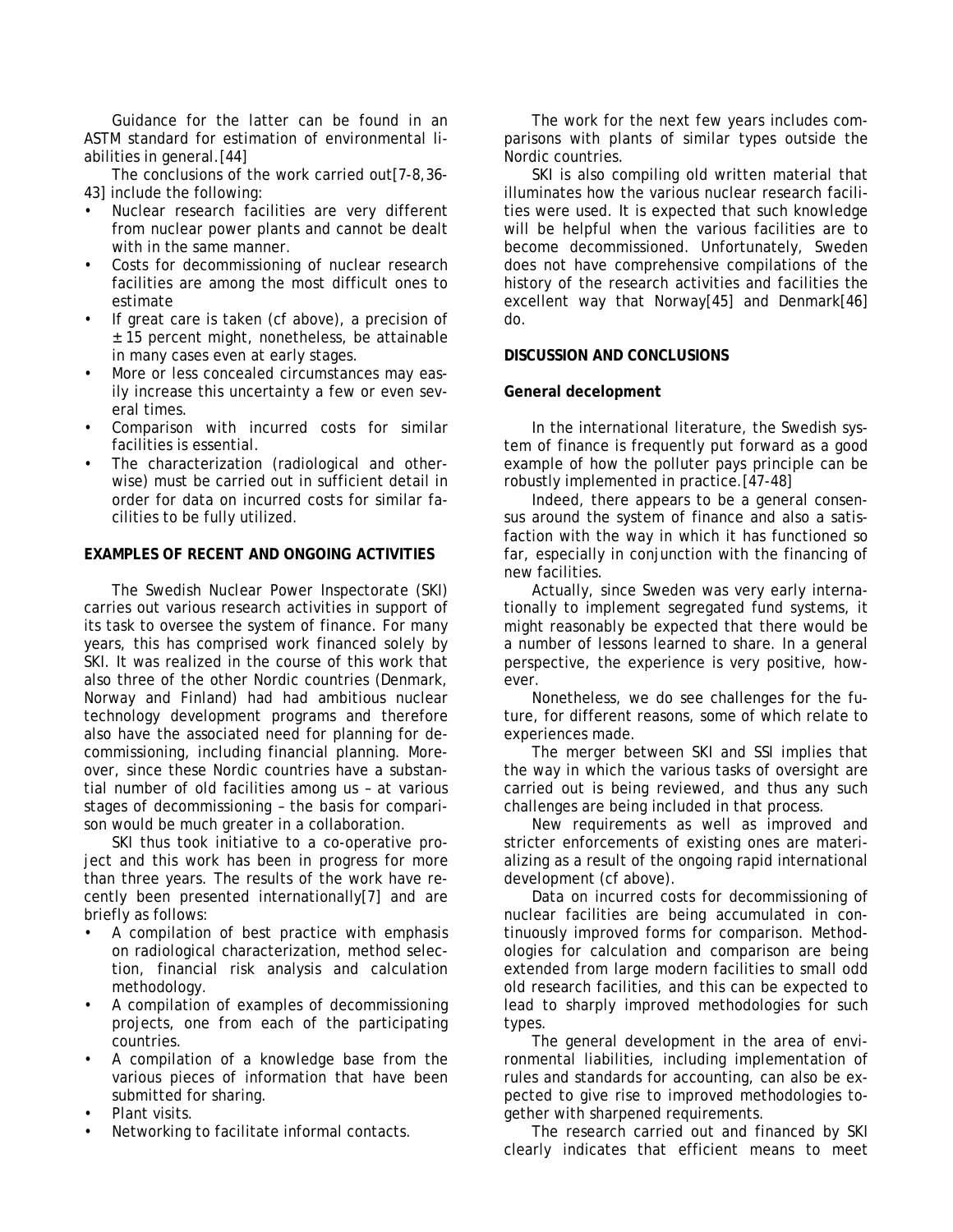these expectations and requirements include active learning processes with information exchange and openness.

# **The closing of the Studsvik fund**

The challenges for the future also include those associated with the fact that Sweden probably is the first country to face in the near future the finalization of the accumulation of fees to a fund.

Being first requires special caution since there has been no-one around earlier to discover any pitfalls.

A first question in this regard would therefore be if the precision of the historical cost calculations have corresponded to the assumptions underlying the closing of a fund. The answer to this question might be that a small number of specific items have had an unexpectedly high influence on the total cost for old research facilities.

A second question is whether the uncertainty margin of the present estimates is in concordance with the closing. This issue is under development, as is described above for the work financed by SKI. Of course Studsvik AB and its subsidiaries, and especially Svafo AB, are also aware of the situation and have strengthened their capacity for planning significantly during the last several years. The annually submitted cost calculations have also improved substantially e g regarding error margins but do not yet in all respects[41-43] correspond in to the level defined by the new ASTM standard.[44].

It was mentioned above that any superfluous assets in the Studsvik fund will be assumed by the Government while any insufficiency will have to be covered by Studsvik and its subsidiaries, and perhaps also Vattenfall.

Certainly, the intent from all sides is for the assets in the fund to precisely balance the needs. However, the state of the matter is that the nuclear utilities collecting the fees might be reluctant to debit anything that might become redundant since such assets will be assumed by the Government. Conversely, all parties, and especially SKI and Studsvik are anxious that the funding will be sufficient so that the solutions will implemented in a timely manner and in a way that is appropriate from a health and environment point of view.

It is possible that any lack of correspondence between calculated and incurred costs will evidence itself only after a few decades. The present plans call for the disposal of the long-lived waste from Studsvik during 2040-50. It can be expected, however, that any such mismatch will only be more difficult to resolve with time.

It is therefore important that the practical limits for the reliability of cost calculations be explored and that the results be on one hand utilized in the present cost calculations and on the other hand related to the present legislation and its underlying assumptions.

In the planning and execution of this work it is important to take advantage of the lesson of the past on the importance of using ones imagination in combination with good science and technology in order to manage that which may be somewhat remote in space and time.

# **REFERENCES**

- 1. European Union Recommendation "on the management of financial resources for the decommissioning of nuclear installations, spent fuel and radioactive waste". Brussels, 24 October 2006. C(2006)3672.
- 2. http://www.nationmaster.com/graph/ene\_ nuc\_ele\_gen\_percap-nuclear-electricity-gen
- 3. Controlled nuclear chain reaction, the first 50 years. American Nuclear Society, 1992. ISBN 0- 89448-557-1.
- 4. "RD&D Programme 2007. Programme for research, development and demonstration of methods for the management and disposal of nuclear waste." SKB TR-07-12. the Swedish Nuclear Fuel and Waste Management Company, 2007.
- 5. S. Eklund. "The first Swedish atom reactor." (in Swedish: "Den första svenska atomreaktorn"). Kosmos, Band 32. Nordstedt & söner, Stockholm, 1954.
- 6. K-E. Larsson. "The nuclear reactor R1 a piece of high technology pioneer history". (Swedish title: Kärnreaktorn R1 – ett stycke högteknologisk pionjärhistoria). Daedalus. Tekniska museets årsbok, årgång 50, 1981.
- 7. I. Andersson, S. Backe, K. Iversen, S. Lindskog, S. Salmenhaara. and R. Sjöblom. "Cost calculations for decommissioning and dismantling of nuclear facilities, Phase 1." Nordic nuclear safety research, Project NKS-R, Report number NKS-146, November 2006. ISBN 87-7893-209-2. See also upcoming reports from this work.
- 8. K. Iversen, S. Salmenhaara, S. Backe, A Cato, S. Lindskog, C. Callander, H. Efraimsson, I. Andersson and R. Sjöblom. "Cost calculations at early stages of nuclear facilities in the Nordic Countries." The 11th International Conference on Environmental Remediation and Radioactive Waste Management. September 2-6, Bruges (Brugge), Belgium
- 9. K-E. Larsson. "The history of nuclear power in Sweden". (Swedish title: Kärnkraftens historia i Sverige.) Kosmos. Volume 64, 1987.
- 10. H. Brynielsson. "The development of Swedish heavy water reactors 1950-1970." (In Swedish "Utvecklingen av svenska tungvattenreaktorer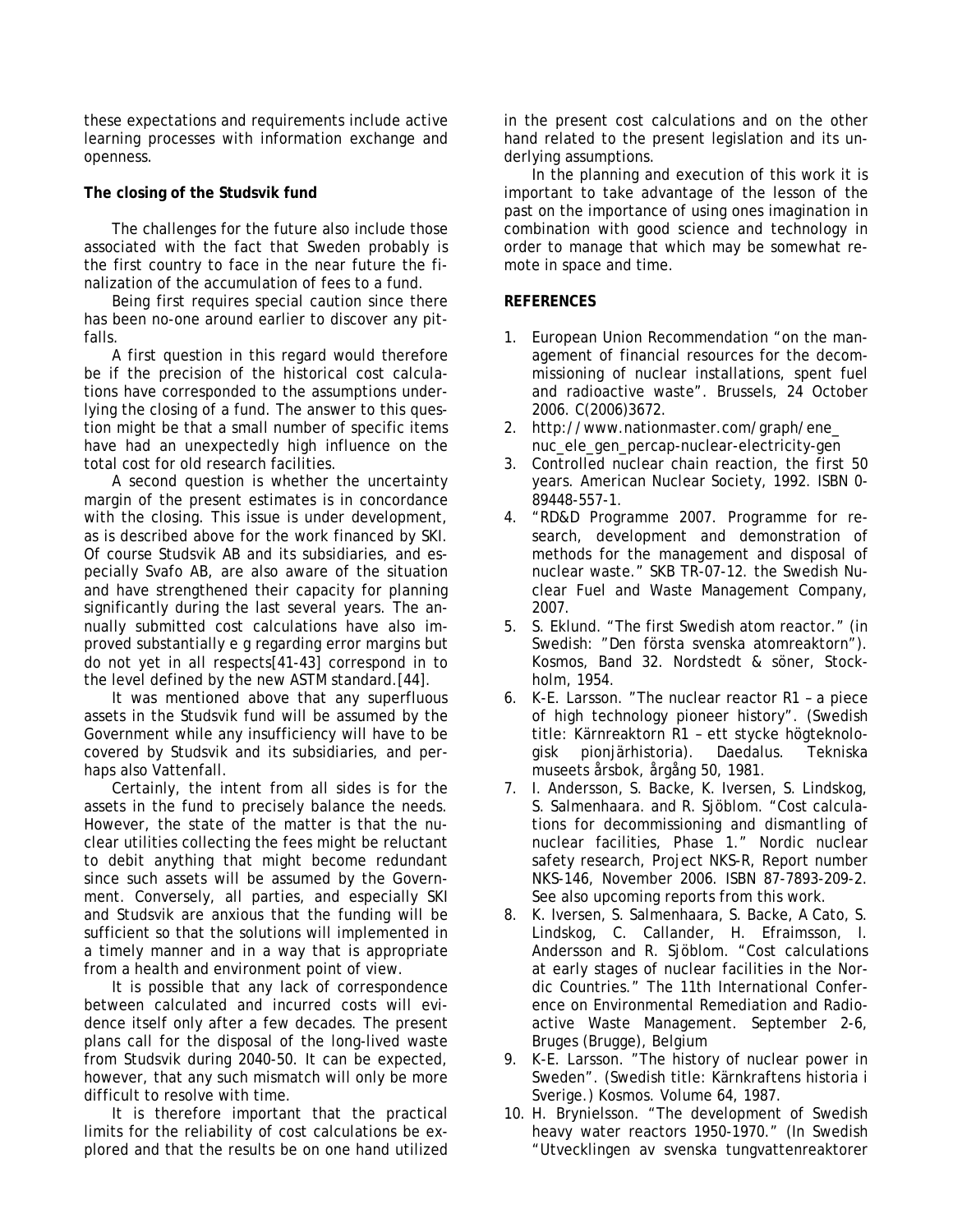1950-1970"). Daedalus 1989/90, Volume 58. Tekniska Museet, Stockholm, 1989.

- 11. R. Kiessling. "Reactors and reactor problems" (Swedish title: Reaktorer och reaktorproblem). In "The Swedish atom activities" (Swedish title: Det svenska atomarbetet). Natur och Kultur, Stockholm 1958.
- 12. S. Lindhe and P. Linder. "The handling of liquid waste at the research station of Studsvik, Sweden". Report AE-225. AB Atomenergi, Studsvik, 1965.
- 13. R. Hedlund and A. Lindskog. "The radioactive waste management at Studsvik". Report AE-182. AB Atomenergi, Studsvik, 1966.
- 14. B. McHugh, editor. "The Ågesta nuclear power station. A staff report by AB Atomenergi." Stockholm, 1964.
- 15. G. Lindberg. "The cogeneration nuclear power plant Ågesta." (in Swedish: "Kärnkraftvärmeverket Ågesta"). Kosmos, Band 41. Nordstedt & söner, Stockholm, 1963.
- 16. "Radioactive waste. Interim report about lowand intermediate level radioactive waste from the AKA public investigation." (In Swedish) Department of Industry, Ds I 1975:8. ISBN 91-38- 02742-9.
- 17. "Spent nuclear fuel and radioactive waste. A summary report given by the Swedish Government committee on radioactive waste." AKA public investigation. (English summary of AKA Reports I-III in Swedish)) Department of Industry, SOU 1976:32. ISBN 91-38-02973-1.
- 18. "Spent nuclear fuel and radioactive waste. Parts I and II." AKA public investigation. (In Swedish) Department of Industry, SOU 1976:30 and SOU 1976:31. ISBN 91-38-02971-5 and ISBN 91-38-02972-3, respectively.
- 19. R. Sjöblom, J-P. Aittola, K. Brodén, K. Andersson and S. Wingefors. "Assessment of properties of Swedish reactor waste." IAEA-CN-43/132, Proceedings of an international conference on radioactive waste management held by IAEA in Seattle 16-20 May 1983.
- 20. P. Linder, G. Olsson and R. Sjöblom. "Programme for conditioning and intermediate storage of waste from a nuclear research and development centre." Contribution to the International Seminar och Radioactive Waste Products, Jülich, 10-14 June, 1985.
- 21. J-F. Munche. "The architect in the nuclear age. Design of buildings to house radioactivity." Iliffe Books Ltd., London, 1964.
- 22. H. R. Hedvall, K. H. Stridsman, S. R. Berg and B. Johnsson. "Project evaluation of the decommissioning of a laboratory plant in Studsvik." WM'06 Conference. February 26- March 2, 2006. Tucson, AZ, USA.
- 23. B. Johnsson, U. Bergström and M. Lindberg. "Decommissioning of the ACL and ACF plants in Studsvik, Sweden." WM'04 Conference. February 29-March 4, 2004. Tucson, AZ, USA
- 24. C. Ellmark, A. Eriksson and M. Lindberg. "Lessons learned from decommissioning of a research laboratory and how to apply these on upcoming decommissioning projects at the Studsvik site." ICEM'07. The 11th international conference on environmental remediation and radioactive waste management, Brugge, Belgium, September 2-6, 2007.
- 25. S. Glasstone. "Sourcebook on atomic energy." D. Van Nostrand Company Inc, London, 1950.
- 26. S. Kjellman. "The Swedish programme for the management of the nuclear waste." (In Swedish: "Det svenska kärnavfallsprogram-met"). Svensk Kärnbränslehantering AB, Nordstedts tryckeri, 2001. ISBN 91-973987-3.
- 27. M. Fjæstad and T. Jonter. "The Rise of the Nuclear System of Innovation in Sweden". Svenska ekonomisk-historiska mötet i Stockholm 2007.
- 28. R. Sievert. "Radiation damages and radiation protection." In Swedish. In "Sweden at the threshold to the atomic age" (Swedish title "Sverige inför atomåldern"). Albert Bonniers Förlag, Stockholm, 1956.
- 29. B. Lindell. "The history of radiation, radioactivity and radiation protection. Part 3, The grand deeds of Herkules." (In Swedish). Bokförlaget Atlantis AB, 2003. ISBN 91-7486-744-x.
- 30. B. Lindell. "Studies of the disposal of radioactive waste in U. S. A. and Canada." Radiofysiska Institutionen, Stockholm, 1957.
- 31. United States Atomic Energy Commission. "Fifth semiannual report". January, 1949, p 87.
- 32. N. Hines. "Proving ground An account of the radiobiological studies in the Pacific." 1946- 1961. University of Washington Press, 1962, p 102.
- 33. O. Söderberg. "In the shadow of the nuclear power debate around 1980 – thoughts on the birth of the finance system of today." (In Swedish). In "Nuclear waste – costs and financing" (Swedish title: Kärnavfall – kostnader och finansiering). Swedish National Council for Nuclear Waste. SOU 2005:83. ISBN 91-38-22439- 9.
- 34. M. S. Peters and K. D. Timmerhaus. "Plant design and economics for chemical engineers, 4th edition". McGraw-Hill, Inc., New York 1991. ISBN 0-07-049613-7.
- 35. E. Segelod. Comparison between planned and incurred costs for other large projects." (In Swedish). In "Nuclear waste – costs and financing" (Swedish title: Kärnavfall – kostnader och finansiering). Swedish National Council for